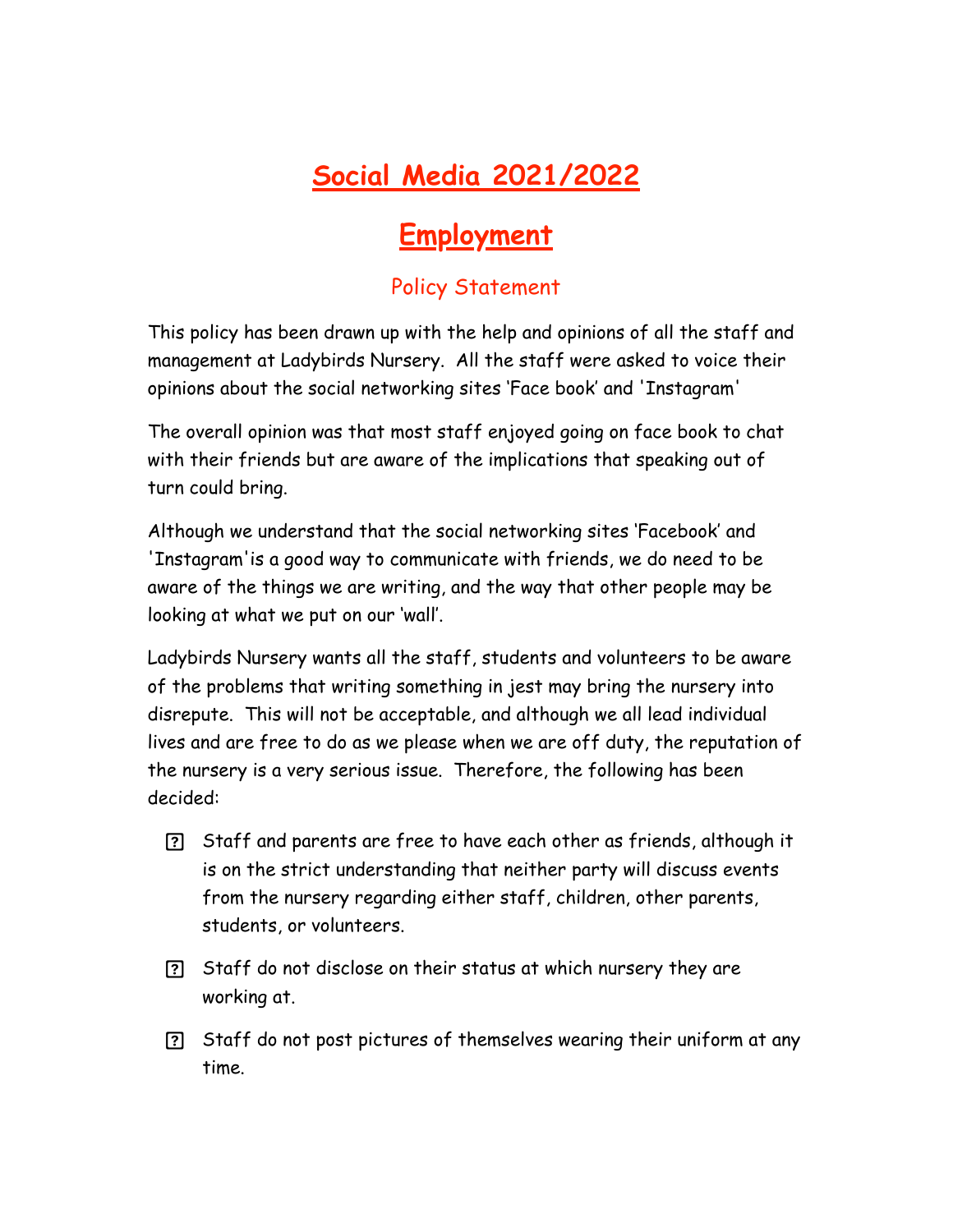- Do not post naked pictures of yourselves.
- Although this is forbidden within the nursery, any talk of any drug use is completely unacceptable.
- You must remember your confidentiality policy that everyone has signed and must be adhered to.

This policy also relates to any students who use the nursery for a placement, or any person who does voluntary work. Students or volunteers making comments regarding the nursery in any way which include talking about staff, children or parents will have their place terminated with immediate effect. School or college will be contacted to inform them.

Any member of staff who does not adhere to this policy will be investigated, and disciplinary action will be taken. Not conforming to these rules is classed as gross misconduct and can result in your employment being terminated immediately.

This policy must run side by side with the E Safety Policy.

Issue Date January 2016

Date to be reviewed January 2017

Date Reviewed May 2017

Date to be Reviewed May 2018

Date Reviewed May 2018

Date to be Reviewed May 2019

Date Reviewed April 2019

Date to be reviewed April 2020

Date reviewed June 2020